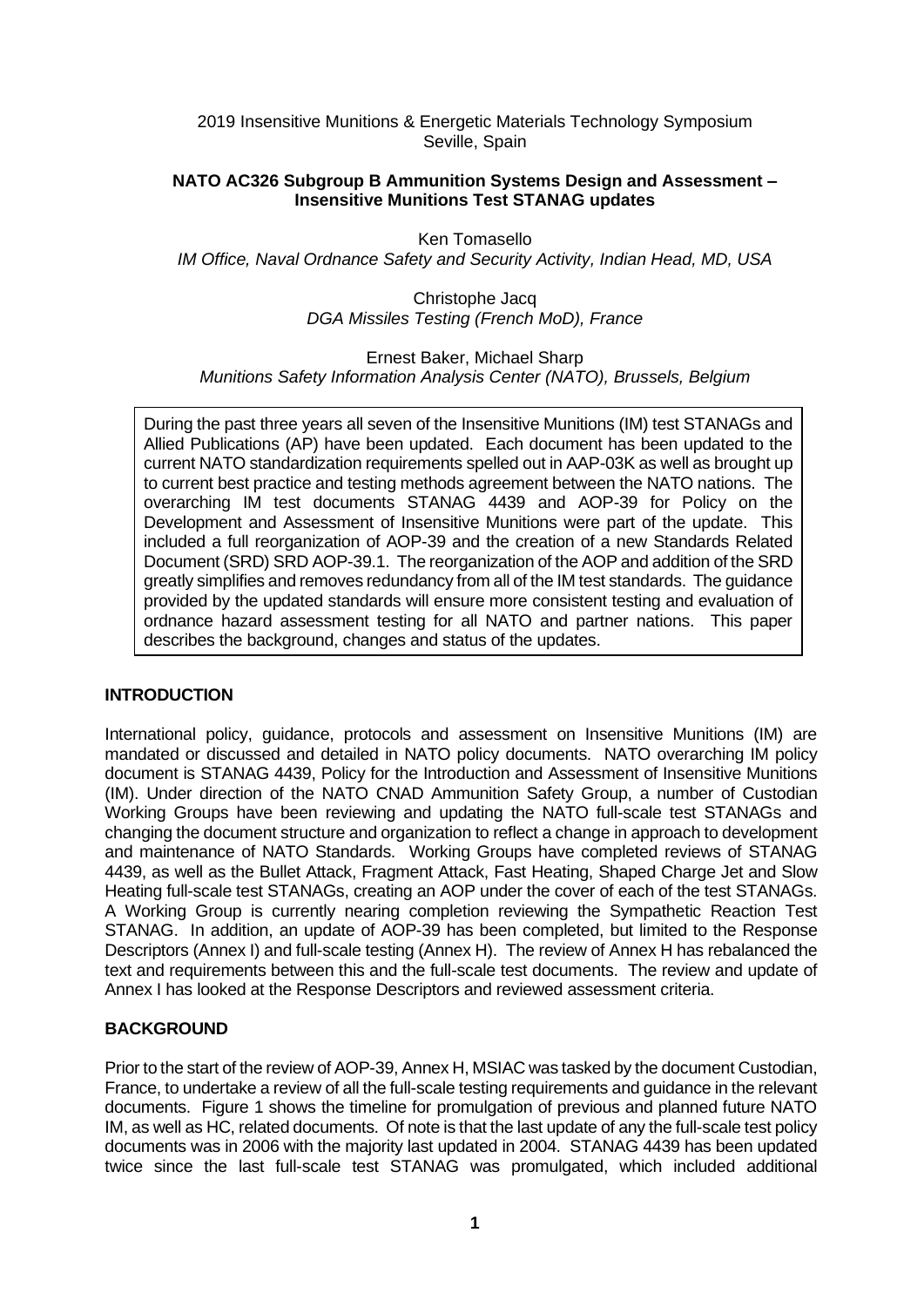requirements and guidance with respect to test conduct that should have resulted in consequential changes for the full-scale testing STANAGS.

As a result, a lack of consistency has developed between the policy in STANAG 4439 and the fullscale test STANAGs. As a consequence, Edition 3 of AOP-39 (Annex H) updated requirements and guidance for the conduct of all the full-scale tests were often overlooked as they were not referenced by the full-scale test STANAGs, or other relevant NATO documents (including AASTP-3 on HC).

A number of other factors also led to the current review of all test related standards and guidance. There have been pressures to change full-scale test procedures to reflect more efficient testing methods and to take into account our improved understanding of threats and munition response. Recent changes in approach and policy on NATO documents led to an opportunity to review and restructure all the IM policy documents. A review was also undertaken of the Response Descriptors detailed in AOP-39 and the UN Recommendations on the Transportation of Dangerous Goods – Manual of tests and Criteria (ST/SG/AC.10/11/Rev.6 Appendix 8) back in 2013. This provided an opportunity to determine whether earlier changes made in 2009 had satisfactorily addressed needs by analyzing experience by nations conducting subsequent assessments.

The updated full-scale test Standards have, or are being written to comply with NATO policy consisting of a covering STANAG and an associated AOP for each full-scale test. All the full-scale test documents are developed to have a consistent structure and standard. A new class of NATO document, a Standards Related Document (SRD) allows all common information to be contained in a single reference document. It was decided by the Custodian and working group that an SRD would be drafted to support STANAG 4439 and AOP-39. This resulted in creation of AOP.39.1 Guidance on the Organization, Conduct and Reporting of Full Scale Tests, Edition A Version 1, May 2018. This was undertaken to also address the concern that AOP-39 – Annex H was being overlooked and it was the intention that test guidance be removed from AOP-39 into this new document. It is noted that the removal of this Annex has yet to be completed resulting is some duplication of guidance. It is intended that this will be addressed as part of the IM/HC Harmonization effort referred to later in this paper.



## **NATO DOCUMENTATION POLICY**

NATO documentation is structured hierarchically as follows and shown in Figure 2:

- Covering Document (only STANAG or STANREC).
- Allied Publication (NATO or Civil standards, AOP, AASTP).
- Standards-related document (SRD).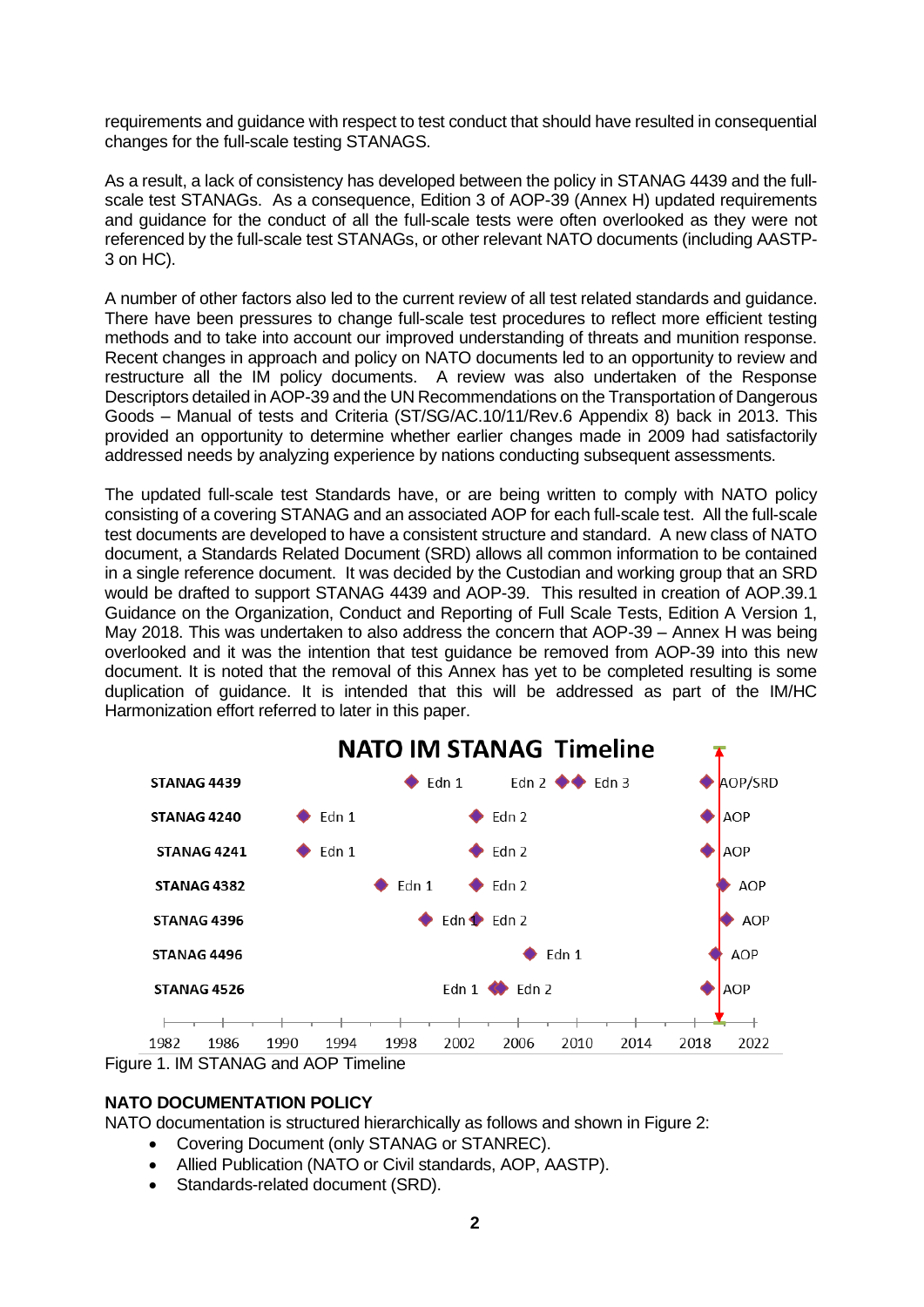Each has different principles and processes associated with them.

STANAG. A STANAG is:

- A stand-alone document that covers one or several subject-related Allied Standards.
- Has to be ratified and then promulgated.

Allied Publication (AP). Where it relates to interoperability is promulgated with a covering STANAG. Other aspects are:

• A stand-alone document.

- Only required to be promulgated.
- Requirements based

Standards-Related Document (SRD). A document that supports one or more Allied Standards to support understanding and may provide additional data and information. Examples of an SRD may include User Manuals, Handbooks, Catalogues and Implementation Guides.

Other aspects of an SRD are:

- Will not contain policy requirements.
- Approved and promulgated under a silence procedure.



Figure 2. NATO Documentation Levels (AAP-03(K))

Allied Standards and SRDs have more flexibility with respect to updating and amendment than a Covering Document and allow for more frequent, minor updates. Minor changes can be implemented without the need for Ratification of the covering STANAG, major changes however require Ratification which is usually a lengthier process.

## **NATO IM POLICY DOCUMENT STRUCTURE AND CONTENT**

Based on the MSIAC observations and recommendations, the Custodian and AOP-39 Working Group made a decision on the intended future structure of NATO IM policy and full-scale testing documents. This is shown at Figure 3; changes are as follows: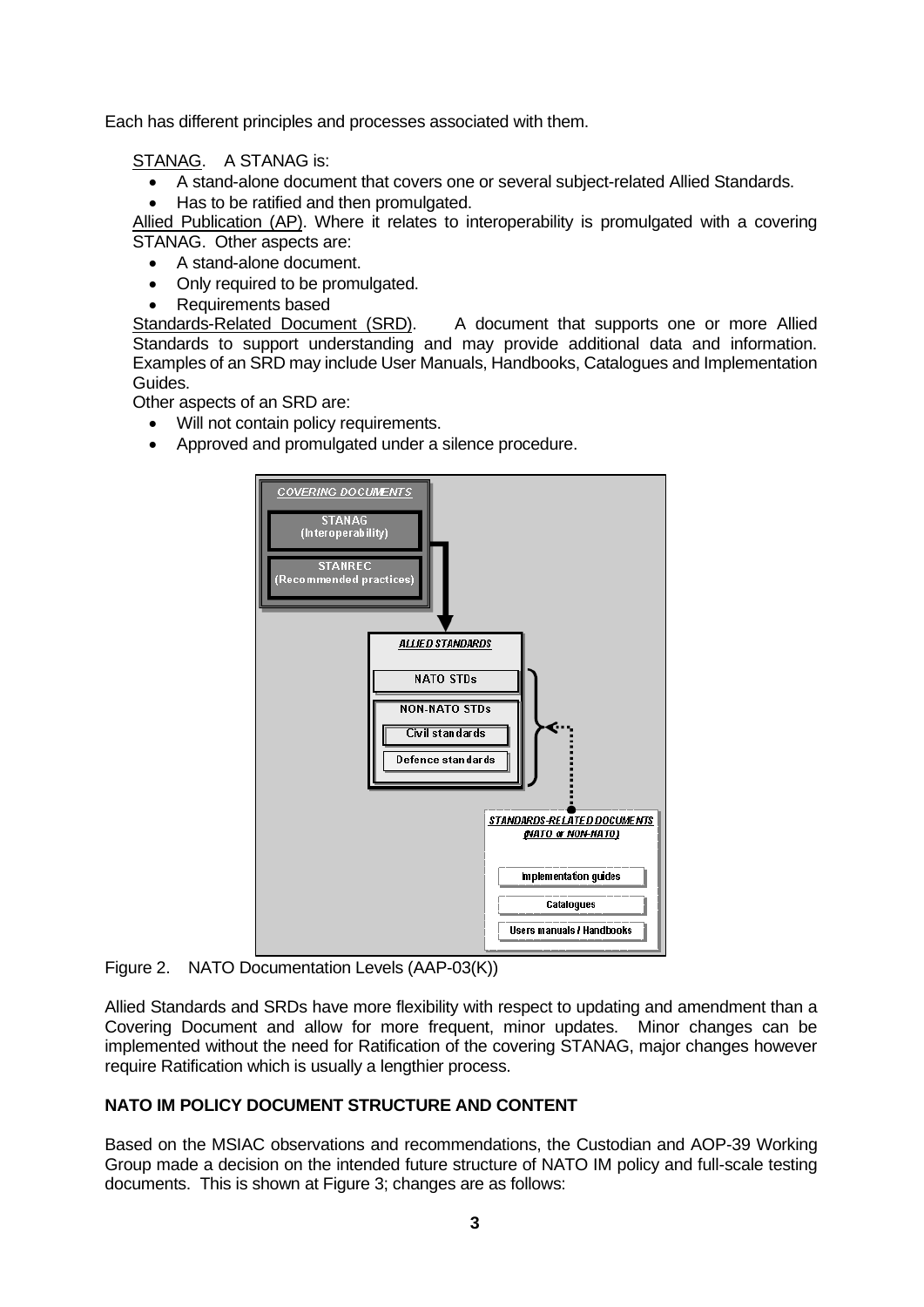- STANAG 4439 continues to cover AOP-39.
- There is no substantive change to AOP-39 except the current review of the Response Descriptors (Annex I).
- Each full-scale test STANAG is a covering document with all the test requirements contained in a new AOP, numbered to mirror the covering STANAG.
- The new SRD AOP-39.1 supports all the full-scale test STANAGs and AOPs with common aspects of full scale testing such as reporting, documenting, data collection.



Figure 3. New IM Policy Document Structure

The structure and adjustment of the content is considered in more detail below.

Annex H to AOP-39 is the only part of STANAG 4439 affected by a review of the requirements and guidance for full-scale testing. An outline of the current structure of Annex H and the decision on changes is as follows:

- Annex H retained and revised outlining the structure and relationship between the AOP fullscale test AOPs and the SRD.
- Specific text on the Fast Heating, Bullet Impact and Shaped Charge full scale testing was removed, as this is now included in the associated promulgated AOPs. It is anticipated that the specific text on Fragment Impact, Slow Heating and Sympathetic Reaction will be removed in a further update of AOP-39.
- Appendices 1 5 covering generic aspects of full-scale test conduct are now incorporated into the SRD. This covers the following topics:
	- Appendix 1 Trial Framework.
	- Appendix 2 Trial Conduct.
	- Appendix 3 Test Programme.
	- Appendix 4 Trial Reporting.
	- Appendix 5 Test Report Template.
- Appendix 6 no longer relevant.
- Appendices 7 12:
	- Generic aspects of full-scale test planning, documentation, data collection and reporting are also incorporated into the SRD.
		- Specific technical aspects of full-scale testing are now incorporated into the full-scale test AOPs.
		- Specific aspects of full-scale test monitoring or reporting are now incorporated into the new full-scale test AOP.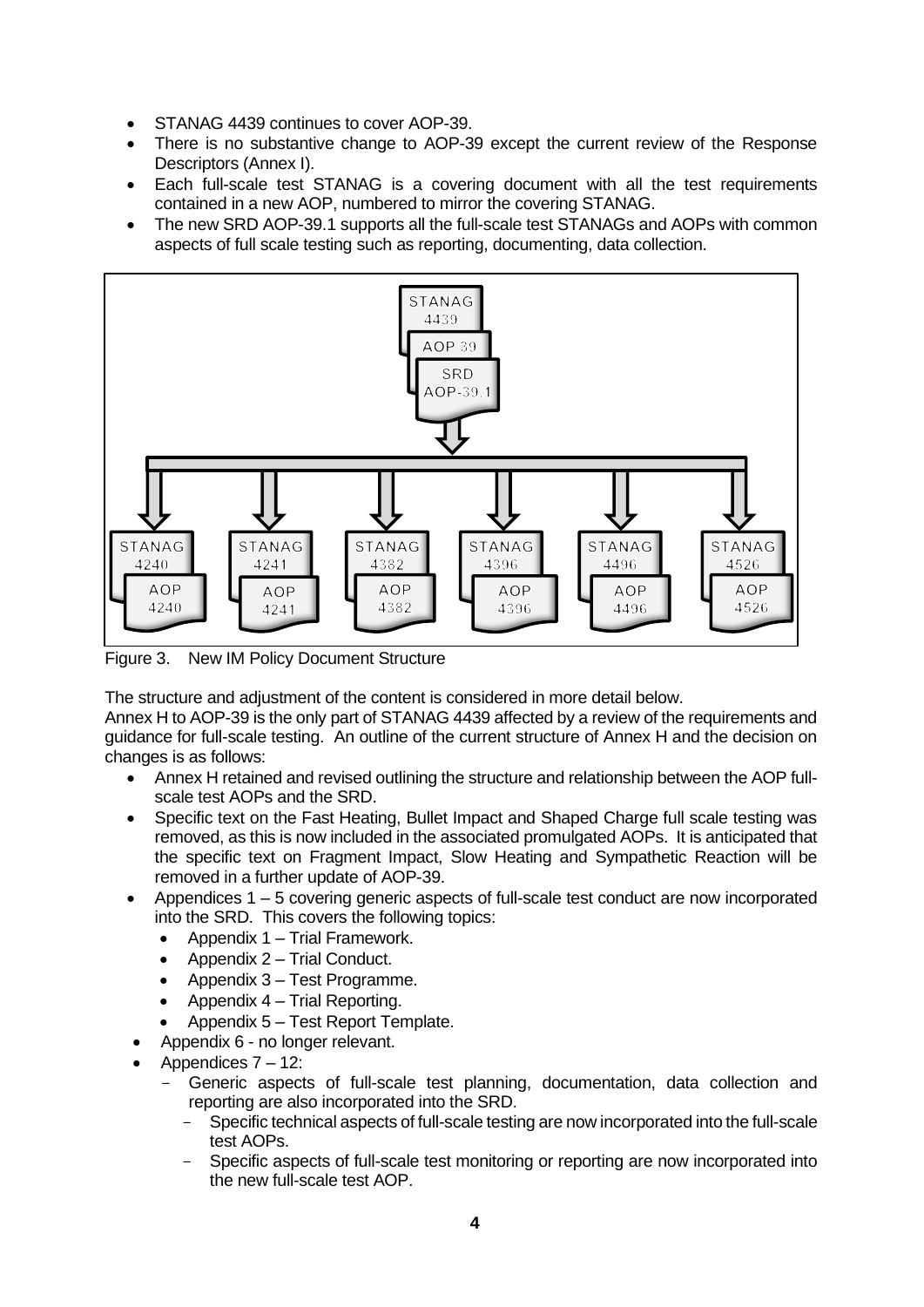The full-scale test AOP working group reviews have also had the opportunity to input into the content of the SRD and adjust their drafts in line with the future IM policy document structure.

# **FULL-SCALE TESTING STANDARDS RELATED DOCUMENT**

The key aspect of the SRD is that it contains no policy statements or requirements. The document details guidance or recommendations on best practice to help ensure consistency of data collection between tests and nations. The requirement for what aspects of the guidance in the SRD are to be adopted for each full-scale test will be specified and referenced in the Test Directive sent to the Trials Agency.

The current layout of SRD AOP-39.1 is as follows:

- Test framework, organisation and responsibilities.
- Test programme.
- Test planning and guidance.
- Test specific considerations.
- Documenting.
- Test conduct.
- Reporting.

For consistency of approach, reference terminology has been in the documents for organisations involved in developing, conducting and reporting a full-scale test as follows:

- **Test Programme.** Details all testing to be conducted and is normally produced by the Project or Programme Team. This will include requirements for all safety testing including full-scale testing.
- **Test Directive.** Specifies in detail the requirements for each Individual full scale test.
- **Test Plan.** Details how the test is to be conducted and is normally produced by the Test Agency.

Terms are used generically and there may well be some national differences.

## **CHANGES TO FULL-SCALE TESTING**

Below is a synopsis of the content of the new full-scale test AOPs. A more detailed description of the working groups review process, resulting changes and reasoning for the changes is contained in [1]. The working Groups have concluded their technical review of the content and detail of the test methods and the major changes as summarized in table 1.

| <b>Test</b>             | <b>Summary of Major Changes</b>                                                                                                                  |
|-------------------------|--------------------------------------------------------------------------------------------------------------------------------------------------|
| All standards           | Standards have been structured and formatted to meet the<br>new NATO standards requirements                                                      |
|                         | Introduction of new test method to allow other fuels to be<br>used.                                                                              |
| AOP-4240 - Fast Heating | Introduction of Heat Flux Measurement: a requirement to<br>reach 80 kW/m <sup>2</sup> , and the need to characterise alternative<br>heat sources |
|                         | Improvements in instrumentation                                                                                                                  |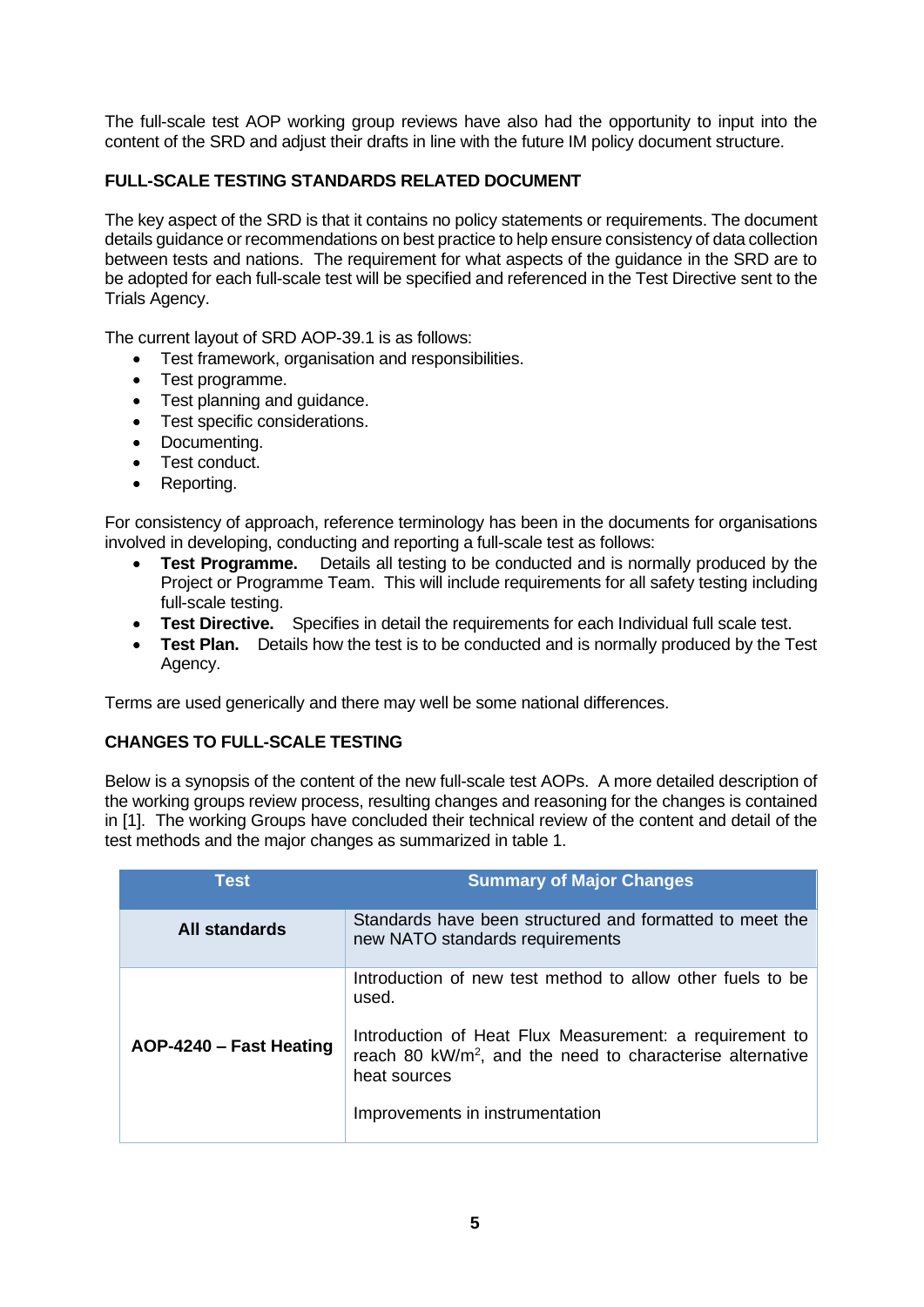| <b>Test</b>                            | <b>Summary of Major Changes</b>                                                                                                                                                                                                                    |
|----------------------------------------|----------------------------------------------------------------------------------------------------------------------------------------------------------------------------------------------------------------------------------------------------|
| AOP-4241 - Bullet Impact               | Introduction of Test Method 2 recognising that many nations<br>conduct a single bullet impact test.                                                                                                                                                |
|                                        | Introduction of alternative 12.7 mm AP projectiles which meet<br>a defined specification                                                                                                                                                           |
| AOP-4382 - Slow Heating                | Selection of a new heating rate of 15°C/hour                                                                                                                                                                                                       |
|                                        | Improvements in instrumentation                                                                                                                                                                                                                    |
|                                        | Improved guidance and requirements on preconditioning<br>(included how to calculate soak times)                                                                                                                                                    |
| AOP-4396 - Sympathetic                 | Improved definitions to remove differences in interpretations:                                                                                                                                                                                     |
| <b>Reaction</b>                        | Confined vs unconfined<br>Definition of the test item (box vs munition)<br>$\bullet$                                                                                                                                                               |
| (on-going discussion)                  | Mode of initiation<br>$\bullet$<br>Recognition of the importance of a calibration shot                                                                                                                                                             |
| AOP-4496 - Fragment<br>Impact          | Improved guidance on fragment orientation at impact and the<br>aiming point                                                                                                                                                                        |
|                                        | Additional requirements for a minimum Brinell hardness of<br>the fragment of 190 HB                                                                                                                                                                |
|                                        | Agreement on the threat characteristics for the standard test<br>RPG 61 mm and 95 mm.                                                                                                                                                              |
| AOP-4526 - Shaped<br><b>Charge Jet</b> | Agreement on threat specification range: required jet<br>diameter at the target of 2.5 - 3.5 mm, and Held's criteria<br>( $V^2$ d) at the target between 120 - 140 mm <sup>3</sup> / $\mu$ s <sup>2</sup><br><b>Identification of new test SCs</b> |
|                                        | Agreement on use of jet conditioning plates                                                                                                                                                                                                        |

Table 1. Summary of the key testing changes.

## **RESPONSE DESCRIPTORS**

The AOP-39 Working Group reviewed the contents and structure of Annex I to AOP-39 covering Response Descriptors. The review was based on an MSIAC questionnaire and report [2] [3] and subsequent discussions focused on interpretation and clarification of a number of aspects of test conduct, which included:

> **Fragment Criteria**. The working group reviewed various aspects such as fragment material density and energy. One of the findings of this work was that the criteria were based on launch energy and not impact energy as originally presumed [4] [5]. Another aspect discussed was consistency in use of fragment energy criteria for IM and UN Hazard Classification (HC) requirements (20J vs. 79J). The working group decided to keep 20J as the hazard metric, but changed it to a 20J impact at 15m criterion, with a different curve for each of several fragment densities.

> Each curve indicates conditions where the criterion is exceeded, the point at which a person standing at 15m would be hit with a 20J or more impact energy.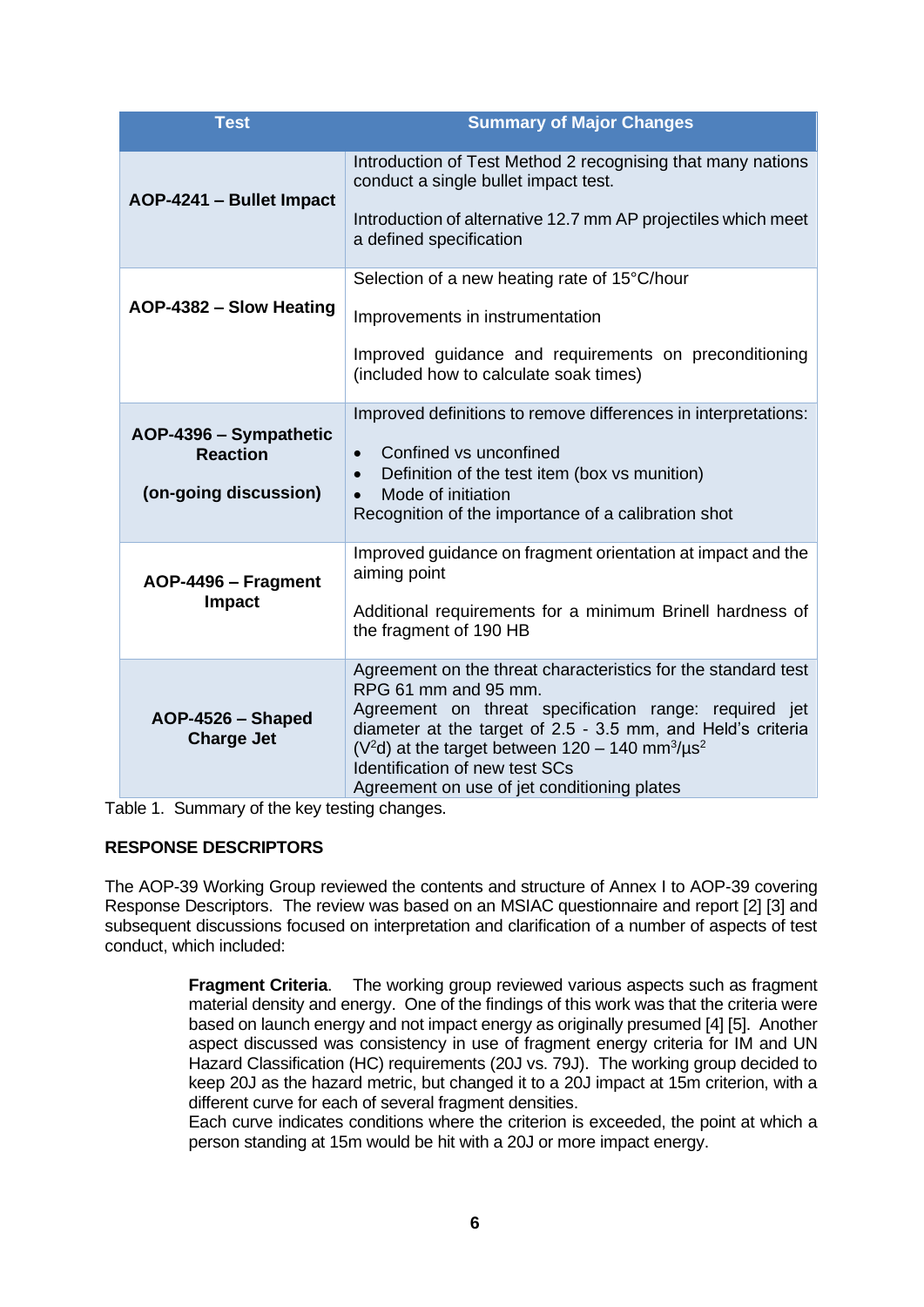**Primary and Secondary Evidence**. Despite some nations concerns with the Primary and Secondary approach, the response descriptors table retains this approach to account for situations where primary and secondary evidence are not consistent (for example due to scaling effects).

**Articles Under Test**. Guidance is now included on how this should be properly defined for a packaged configuration.

**Propulsion.** A better definition and clarification is now provided. There is now delineation between a Type IV assignment based on a deflagration response vs propulsive event.

**Calibration Tests**. Guidance on the role and purpose of calibration tests is now included.

## **FUTURE CHANGES**

The work of updating the IM standards to address the lack of consistency is nearly completed. However, these documents should continue to be reviewed on a regular basis to ensure that they reflect best practice. In the meantime, other work is on-going under NATO AC326 aimed at harmonizing the approach to IM and HC and this work will likely result in some consequential changes for tests standards in the coming years.

The goal of this activity is to address some long running concerns, in particular, that we not duplicate effort in assessing IM response and when assigning UN Hazard Division. To address this and other concerns AC/326 Main Group (MG) approved the creation of a Working Group (WG) to review NATO policy and guidance on IM and HC to assess opportunities for harmonisation. Motivations for this work are wide and included the following.

- Nations sometimes classify/assess munitions differently (HC/IM)
- There is a recognized need to exploit available resources and expertise while minimizing duplication of effort
- IM HC assessment and assignment could better support situation specific risk assessment
- The UN manual of tests and criteria development on UN TS 6 are driven by the civil side and could be seen as not fully representative of the military environment. There is a need to develop improved guidance for military munitions.
- There is a perceived need to improve confidence in correctly recognizing the hazard posed by munitions

The working group will also look at using the IM 'Whole Body of Evidence' approach to exploit the wider knowledge for HC purposes. A final objective of the work is to migrate NATO's policy into United Nations (UN) as a revision for UN TS 7, which could ultimately allow the assignment of 1.1, 1.2, 1.3, 1.4 and 1.6 hazard divisions. This paper does not cover the details of this effort but it is worth noting that the following activities will likely impact testing related documentation:

- The effort to harmonize the approach to IM and HC will result in a review of AOP39.1 "Guidance on the Organization, Conduct and Reporting of Full Scale Tests" to ensure that it covers all the UN TS 6 and TS 7 requirements for HC. This document will likely move in the document hierarch to be called up by a new STANAG covering both IM and HC.
- The test STANAGS will be reviewed to ensure that they employ instrumentation required for HC, plus the opportunity will be taken to enhance this and reporting requirements to better capture explosive effect to assist risk assessment.
- Improved guidance on assignment of a Mass Explosion Hazard is required to ensure consistency in the assignment of HC between nations and services. This may result in consequential changes to the SR and FH test standards to ensure this can be determined.